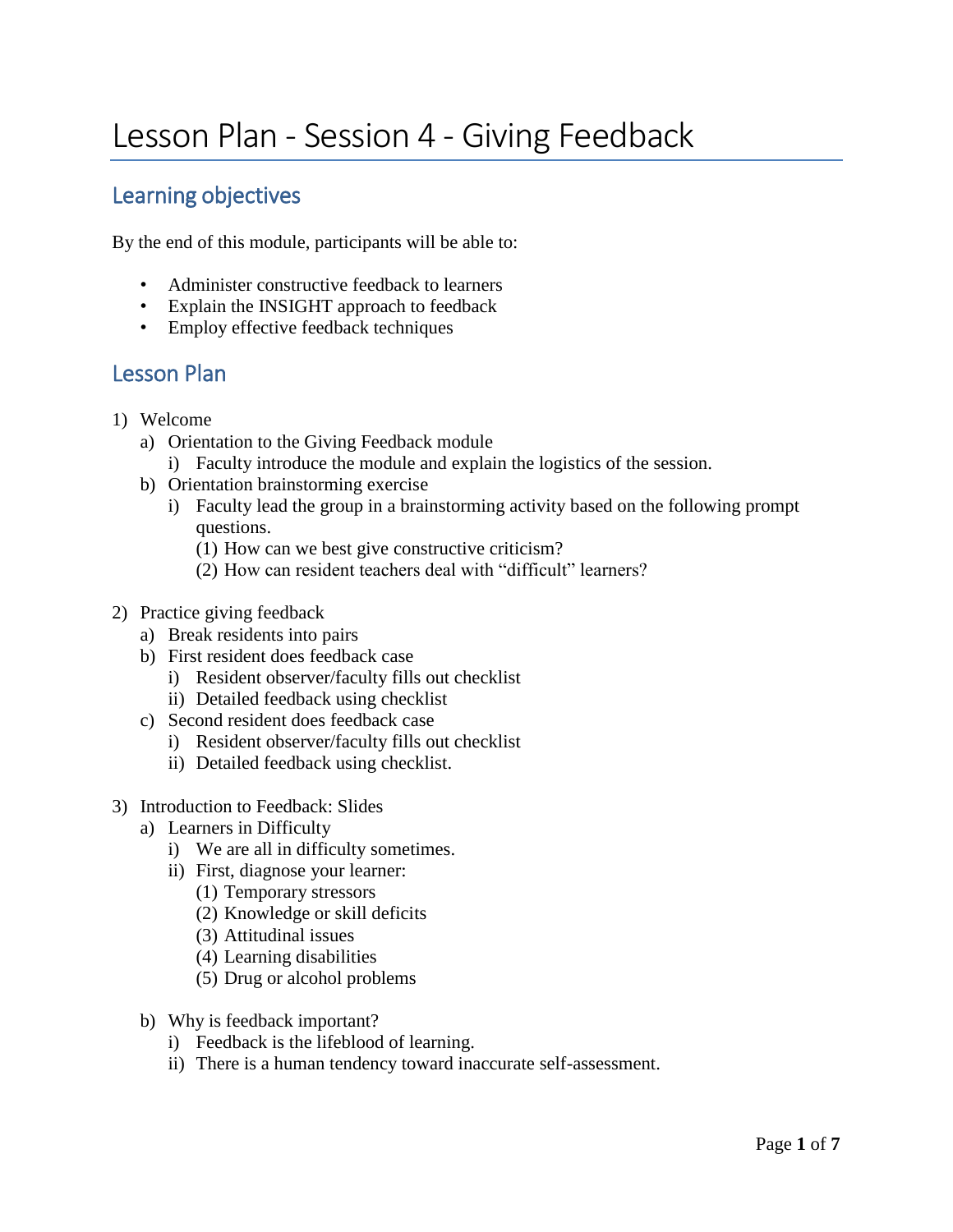- iii) Reflective capacity is an essential characteristic for professional competence (Mann, Gordon, & MacLeod, 2009) then feedback from teachers and other learners is a critical step in the process,
- c) It works!
	- i) If done correctly, feedback:
		- (1) Improves learning outcomes
		- (2) Deepens learning
		- (3) Encourages pursuit of understanding application
- d) Feedback models
	- i) There are a few different models for effective feedback. We are only going to examine three:
		- (1) Sandwich
		- (2) One Minute Preceptor
		- (3) Insight approach
- e) Sandwich
	- i) Who is familiar with the sandwich method?
		- (1) i.e., focus on the good news, sandwich in the bad news, and then end with more good news.
	- ii) Challenges:
		- (1) People don't hear the first good news because they know the bad news is coming.
		- (2) Most high performing people want to know what they can do to improve. They don't necessarily want the blow softened.
- f) One minute Preceptor
	- i) Also known as the "Five Microskills of Clinical Teaching" the One Minute Preceptor is an evidence based practice that if done correctly saves time when giving feedback in a clinical environment.
	- ii) This is the method we are recommending.
- g) Why?
	- i) Why are we recommending this method of clinical teaching?
		- (1) Teaches clinical reasoning solving It's our nature as teachers to want to provide answers. Students learn more, however, when we ask them to seek their own answers. This process encourages the learner to think for themselves.
		- (2) Shows gaps in reasoning and knowledge It helps clearly show where there may be gaps in student understanding. This means you can focus your teaching specifically to areas where the need exists. You can avoid spending time explaining things the learner already understands and missing the opportunity to diagnose any problem areas.
		- (3) Identifies teachable moments Once you have seen the gaps in understanding, you can seize on those teachable moments. You will see the opportunity to drive home a specific point.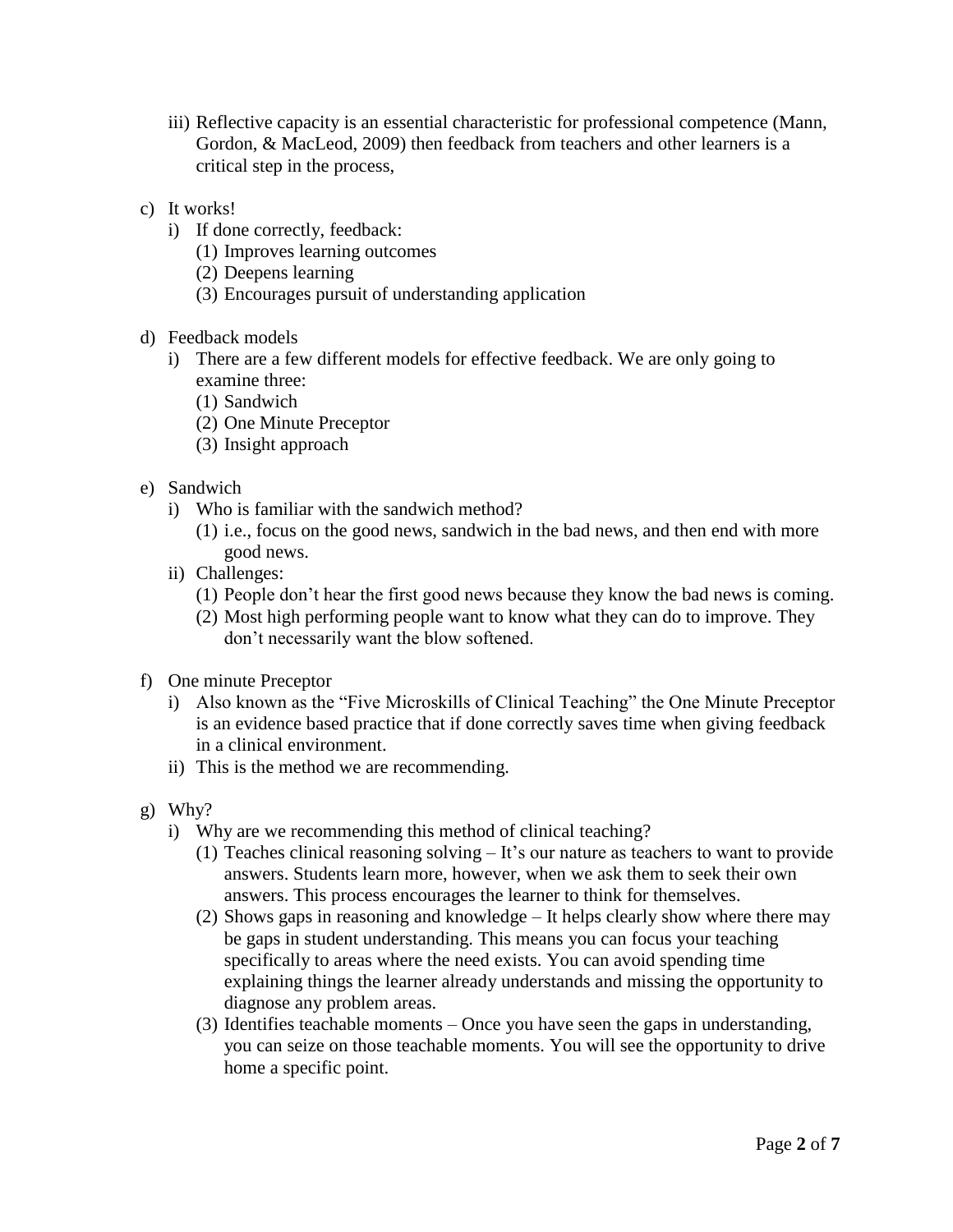- (4) Creates a clear, consistent method Since learners are learning at different sites and with different attending physicians, this method provides a point of consistency in the way they are taught and the way they are evaluated. So, regardless of which site a student ends up at, they are gaining and equivalent learning experience. (Not the same, mind you, but equivalent.)
- ii) The One Minute Preceptor has five steps. We will cover each one.
- h) Step 1 Get a commitment
	- i) Commit to a differential diagnosis or assessment of problem.
	- ii) Begin by asking the learner to commit to a decision. This allows the student to process the information and leads to deeper learning.
	- iii) It asks the learner to commit to a diagnosis or treatment option, rather than just agreeing with the preceptor's plan.
	- iv) Avoid prompting the learner or suggesting any actions at this point.
- i) Ask in a Non-threatening Way
	- i) Ask:
		- (1) What do you think is going on here?
		- (2) What do you want to do next?
		- (3) What kind of investigations are indicated?
		- (4) What would be your treatment plan?
- j) Step 2 Probe for Supporting Evidence
	- i) Next, have the student explain their reasoning.
	- ii) Explore the learner's thought process. This gives you the opportunity to assess the learner's clinical reasoning and to determine if there are any gaps in reasoning or misconceptions.
	- iii) The purpose of this step is to identify any learning gaps so you can determine what they don't know and what you can teach them.
- k) Asking probing questions
	- i) Ask probing questions without judgment:
		- (1) What lead you to that diagnosis?
		- (2) Why did you choose that drug?
		- (3) What factors did you consider in making that decision?
		- (4) What made you choose that particular treatment?
		- (5) Were there other options you considered and discarded?
		- (6) What other alternatives did you consider?
		- (7) How did you rule out other options?
		- (8) If this patient was pregnant, would it alter your management?
	- ii) This step identifies gaps in reasoning.
	- iii) It needs to be a positive learning climate. It won't work if the learner feels like they are being cross-examined.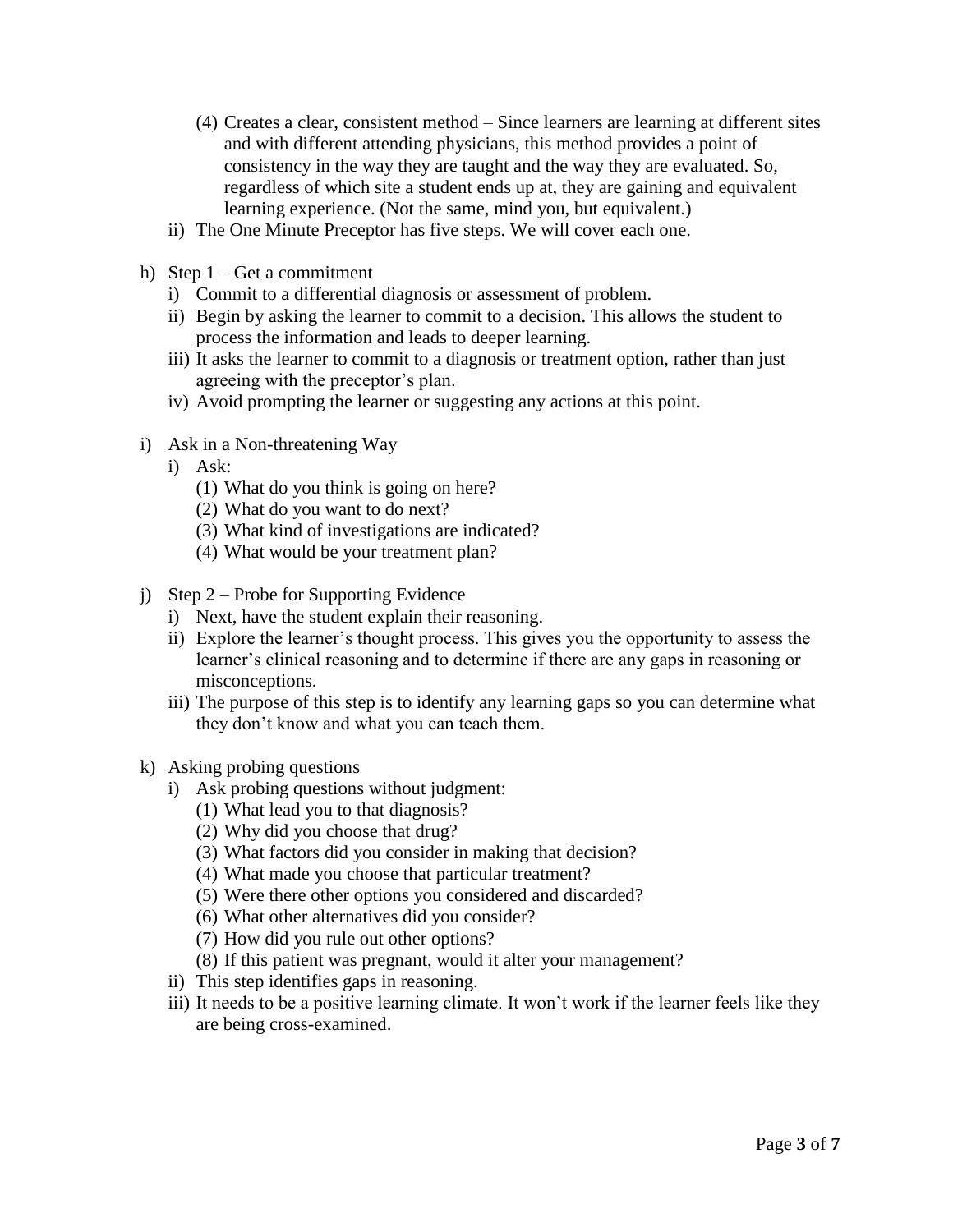- l) Step 3 Teach General Rules
	- i) After the student has had an opportunity to develop an assessment, backed up by verbalized reasoning, the preceptor may take a moment to do some targeted teaching about the specifics of the patient's problem.
	- ii) This teaching can be brief and focused on one specific teaching point derived from the case. (Association of Professors of Gynecology and Obstetrics)
	- iii) Learning a way to approach the problem is more effective than learning isolated facts. The student learns to organize their knowledge and generalize it for other situations. Base the general principle you are teaching on any learning gaps you identified in the previous step.
	- iv) This can be about symptoms, differential diagnosis, treatment, and more.
	- v) Choose a single, relevant teaching point.
	- vi) Check the learner for understanding of the principle you are teaching.
	- vii)Avoid anecdotes or personal preferences.
	- viii) You might skip this step entirely if it is clear that the learner knows the principles well.
- m) Step 4 Reinforce what was done right
	- i) Reinforcing good behaviors is an essential part of learning and ensures that students continue using them.
	- ii) Focus on behaviors that were beneficial to the patient, colleague or clinic.
	- iii) The best reinforcement is specific and focused. (1) You did a good job of  $\qquad \qquad$  because
	- iv) Be specific and focus on patient interaction, oral presentation, reasoning processes, etc.
- n) Reward competencies
	- i) Specifically, you did a good job of . . .
	- ii) Here's why that is important. . .
	- iii) Avoid general praise like, "Great job!"
- o) Step 5 Correct Mistakes
	- i) This step helps ensure that correct knowledge has been gained and creates a foundation for improvement.
	- ii) While no one wants to be overly critical, avoiding confrontation and ignoring errors guarantees they will be repeated.
	- iii) Focus on future behavior rather than dwelling on the error. Teach the student how to avoid making the same mistake next time. Begin with the student self-assessment as a launching off point.
	- iv) Correct any mistakes the student made. Be specific.
	- v) Identify any knowledge or reasoning gaps. Focus on how the student might improve their practice the next time.
	- vi) Point out areas for the student to work on in self-directed learning.
	- vii)Provide suggestions on resources, if appropriate.
- p) Be specific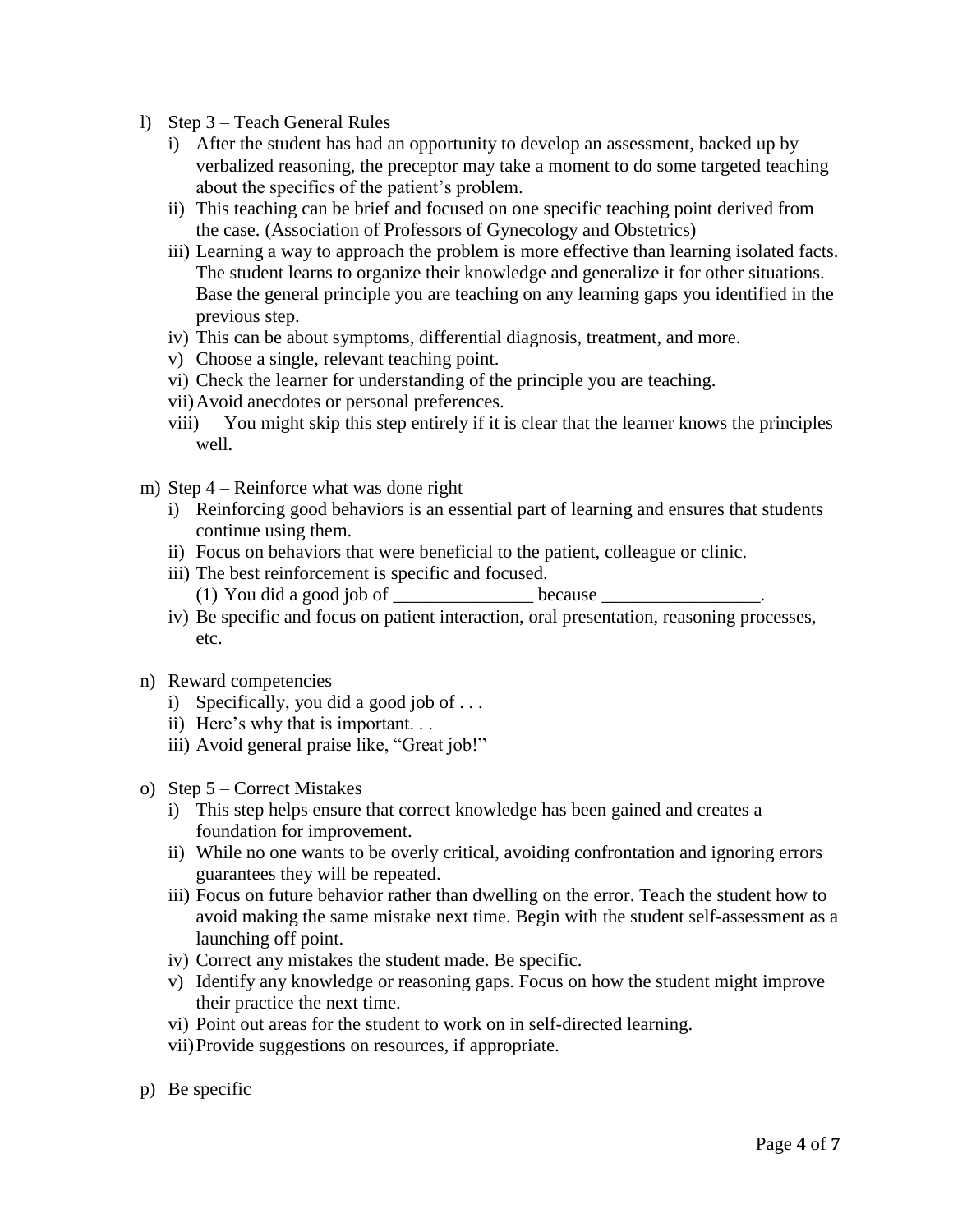- i) Specifically, you did a good job of . . .
- ii) Here's why that is important. . .
- iii) Avoid general praise like, "Great job!"
- iv) Comments like "*Your patient communication needs to be better*" are not helpful since that could refer to the clarity of the student's comments, their friendliness, their professional demeanor, etc. To respond to fuzzy performance, you might try: "*How else could you have explained this to the patient?"*
- q) The INSIGHT Approach
	- i) Inquiry
	- ii) Needs
	- iii) Specific
	- iv) Interchange
	- v) Goals
	- vi) Help
	- vii)Timing
- r) Inquiry
	- (1) How does the learner think things are going?
	- (2) Listen to the learner's needs in detail.
	- (3) Listening attentively and thoroughly before commenting may be all you need to do, especially for minor/temporary problems.
- s) Needs.
	- (a) What does the learner feel s/he needs during this rotation?
	- (b) Ask the learner to define own learning needs.
	- (c) Learners accept feedback better when they feel the teacher has first understood their perspectives.
- t) Specific
	- (a) Give your constructive feedback as specifically as you can.
		- (i) Start with specific positive feedback.
			- 1. The more learner-centered the feedback, the better it will go.
	- (b) Verify the learner's understanding of the feedback you've given.
- u) Interchange
	- (1) How can you best balance the learner's needs with the team's needs?
	- (2) You may need to think creatively to find a mutually satisfying solution.
- v) Goals
	- i) State any new goals you've just reached, or review existing goals.
	- ii) Verify that you both understand and agree on these goals.
- w) Help
	- i) Do any serious problems merit a learning consultation? (1) Chief resident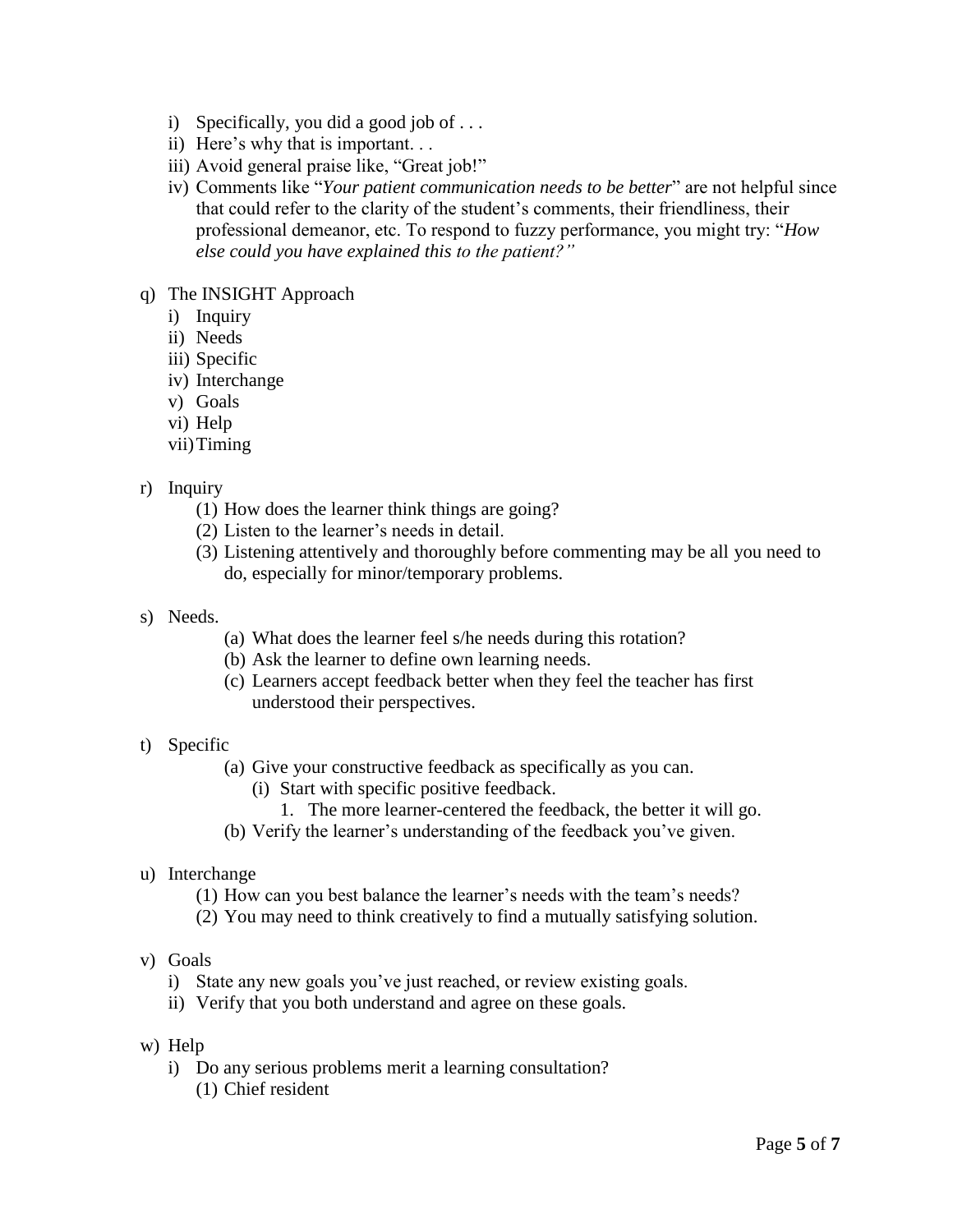- (2) Attending physician
- (3) Learning specialist
- (4) Employee assistance program
- (5) Others
- x) Timing
	- i) Any final questions or comments?
	- ii) When would you and the learner like to meet again to go over how things are going?
- y) Tips
	- i) Here are a few additional tips on giving effective feedback.
- z) Timely
	- i) Immediate Feedback has a short shelf life because you can't expect the student to remember every detail of their performance.
	- ii) Try to give the feedback while the behavior is still fresh in the student's mind.
- aa) Forward Focus
	- i) **Focus forward**  Give small actionable items for next time. Ideally only one or two. That will end the discussion on a positive note and give the student something to focus on.
	- ii) You don't want a laundry list.
	- iii) Keep it brief. 2-3 suggestions is enough for the student to work on in the short term.
- bb) Based on trust
	- i) We tend to reject feedback if we don't trust the messenger or feel like they have some kind of agenda of their own.
	- ii) You must build credibility and rapport. The student must understand that the feedback is for their own good.

#### cc) Balanced

- i) Balances negative and positive.
- ii) If it's too positive students will gloss over mistakes and think they did everything right.
- iii) If it's too negative students will become discouraged and think they did nothing right.
- dd) Explain impact
	- i) Point out the direct results of the behavior. Using statements like "I noticed" or "It made me feel" are difficult to argue with. You avoid devolving into a debate about *why* I did it the way I did it. Example: "I noticed the patient was a little agitated." Or "It made me feel like you wanted to get out as quickly as possible."
	- ii) Focus on how the behavior effected the patient or the practice.

ee) Judgmental vs. Descriptive